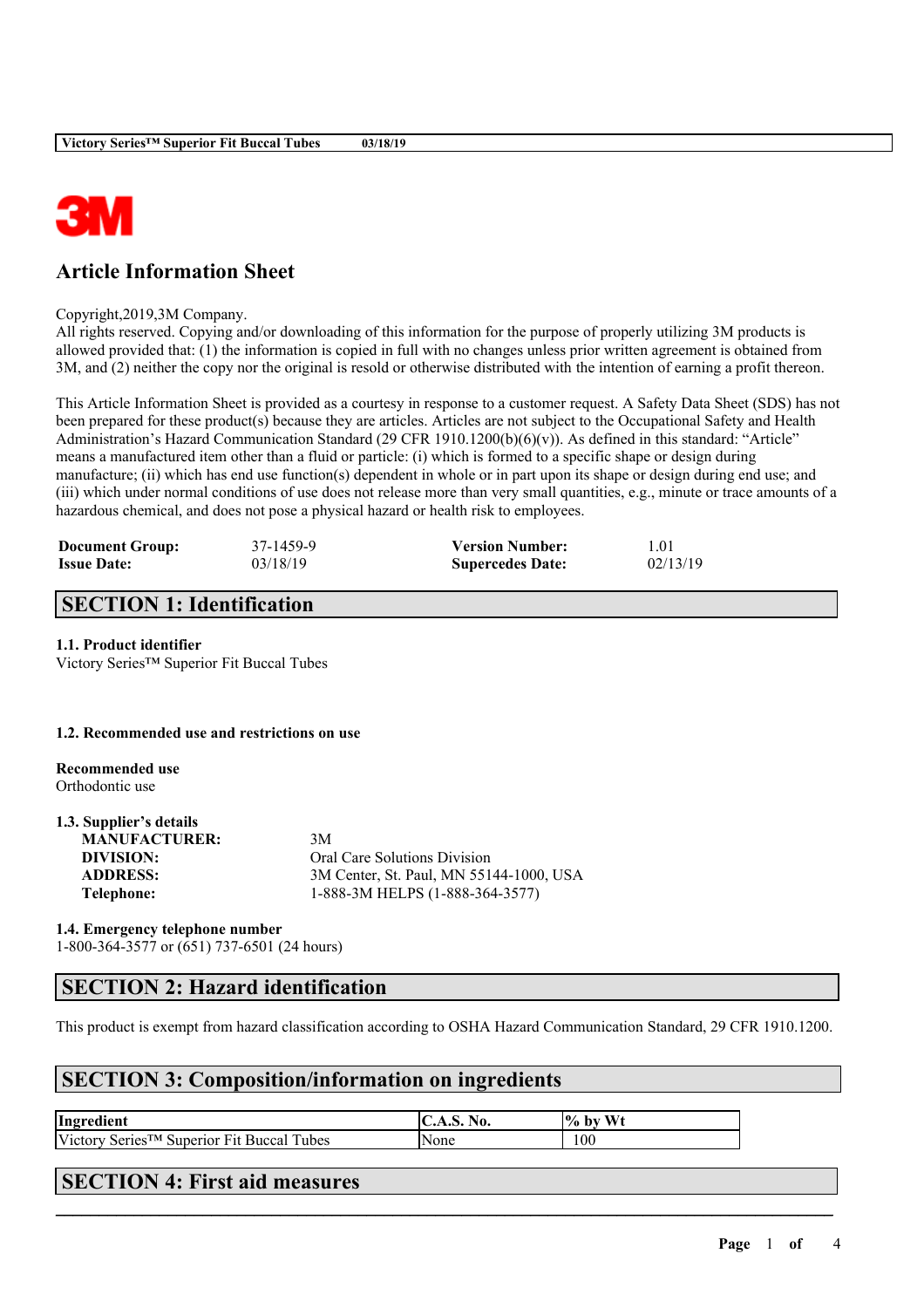### **4.1. Description of first aid measures**

**Inhalation:** No need for first aid is anticipated.

**Skin Contact:** No need for first aid is anticipated.

**Eye Contact:** No need for first aid is anticipated.

**If Swallowed:** No need for first aid is anticipated.

# **SECTION 5: Fire-fighting measures**

In case of fire: Use a fire fighting agent suitable for ordinary combustible material such as water or foam.

# **SECTION 6: Accidental release measures**

**6.1. Personal precautions, protective equipment and emergency procedures** Not applicable.

### **6.2. Environmental precautions**

Not applicable.

### **6.3. Methods and material for containment and cleaning up**

Not applicable.

# **SECTION 7: Handling and storage**

### **7.1. Precautions for safe handling**

This product is considered to be an article which does not release or otherwise result in exposure to a hazardous chemical under normal use conditions.

### **7.2. Conditions for safe storage including any incompatibilities**

No special storage requirements.

## **SECTION 8: Exposure controls/personal protection**

This product is considered to be an article which does not release or otherwise result in exposure to a hazardous chemical under normal use conditions. No engineering controls or personal protective equipment (PPE) are necessary.

 $\mathcal{L}_\mathcal{L} = \mathcal{L}_\mathcal{L} = \mathcal{L}_\mathcal{L} = \mathcal{L}_\mathcal{L} = \mathcal{L}_\mathcal{L} = \mathcal{L}_\mathcal{L} = \mathcal{L}_\mathcal{L} = \mathcal{L}_\mathcal{L} = \mathcal{L}_\mathcal{L} = \mathcal{L}_\mathcal{L} = \mathcal{L}_\mathcal{L} = \mathcal{L}_\mathcal{L} = \mathcal{L}_\mathcal{L} = \mathcal{L}_\mathcal{L} = \mathcal{L}_\mathcal{L} = \mathcal{L}_\mathcal{L} = \mathcal{L}_\mathcal{L}$ 

# **SECTION 9: Physical and chemical properties**

## **9.1. Information on basic physical and chemical properties**

**General Physical Form:** Solid **Odor, Color, Grade:** Orthodontic product **Odor threshold** *Not Applicable* **pH** *Not Applicable* **Melting point** *Not Applicable*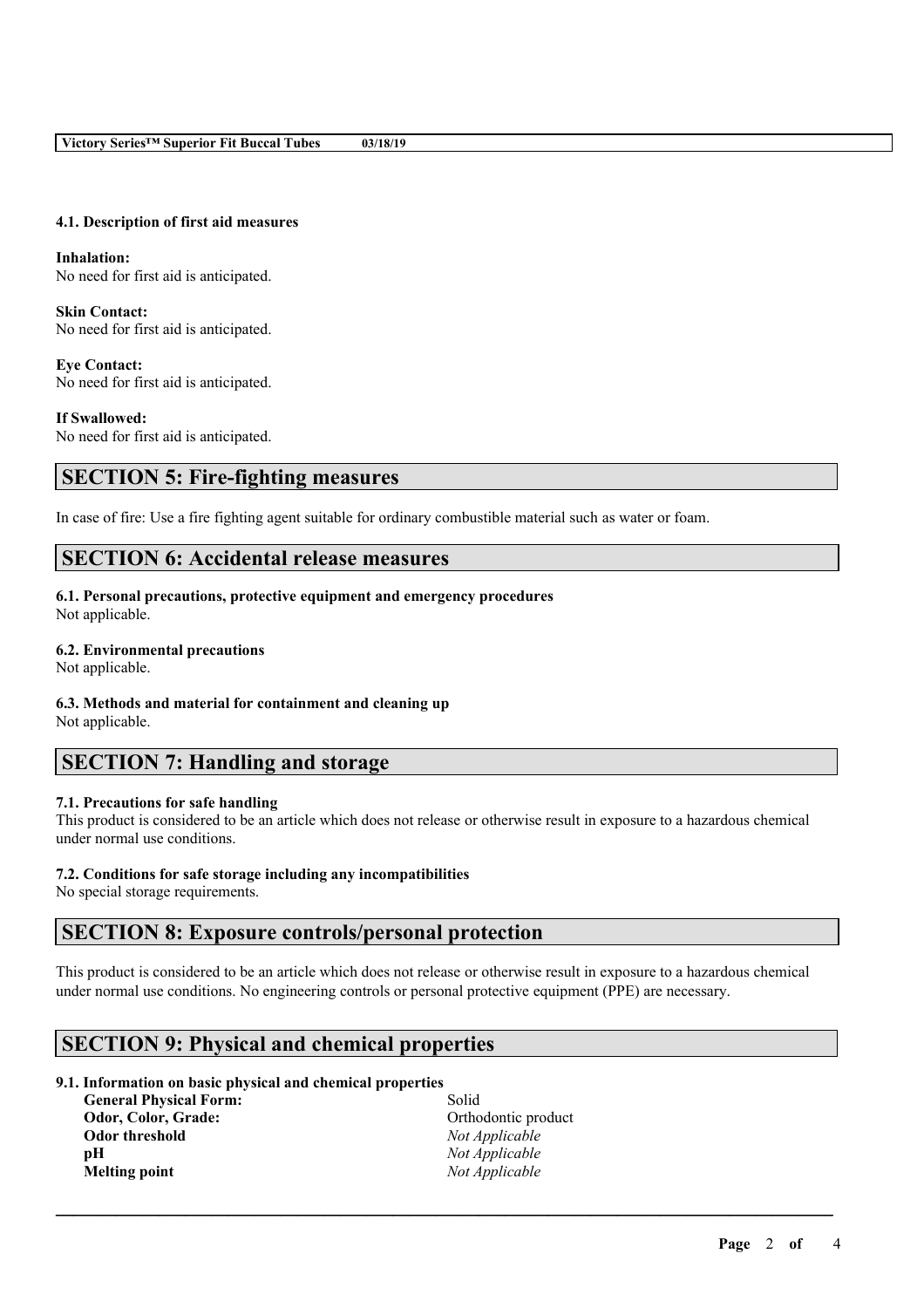| Not Applicable |
|----------------|
| Not Applicable |
| Not Applicable |
| Not Available  |
| Not Applicable |
| Not Applicable |
| Not Applicable |
| Not Applicable |
| Not Applicable |
| Not Applicable |
| Not Applicable |
| Not Applicable |
| Not Applicable |
| Not Applicable |
| Not Applicable |
| Not Applicable |
|                |

# **SECTION 10: Stability and reactivity**

This material is considered to be non reactive under normal use conditions.

# **SECTION 11: Toxicological information**

#### **Inhalation:**

No health effects are expected

**Skin Contact:** No health effects are expected

**Eye Contact:** No health effects are expected

**Ingestion:** No health effects are expected

#### **Additional Information:**

This product, when used under reasonable conditions and in accordance with the directions for use, should not present a health hazard. However, use or processing of the product in a manner not in accordance with the product's directions for use may affect the performance of the product and may present potential health and safety hazards.

# **SECTION 12: Ecological information**

This article is expected to present a low environmental risk either because use and disposal are unlikely to result in a significant release of components to the environment or because those components that may be released are expected to have insignificant environmental impact.

 $\mathcal{L}_\mathcal{L} = \mathcal{L}_\mathcal{L} = \mathcal{L}_\mathcal{L} = \mathcal{L}_\mathcal{L} = \mathcal{L}_\mathcal{L} = \mathcal{L}_\mathcal{L} = \mathcal{L}_\mathcal{L} = \mathcal{L}_\mathcal{L} = \mathcal{L}_\mathcal{L} = \mathcal{L}_\mathcal{L} = \mathcal{L}_\mathcal{L} = \mathcal{L}_\mathcal{L} = \mathcal{L}_\mathcal{L} = \mathcal{L}_\mathcal{L} = \mathcal{L}_\mathcal{L} = \mathcal{L}_\mathcal{L} = \mathcal{L}_\mathcal{L}$ 

# **SECTION 13: Disposal considerations**

Dispose of contents/container in accordance with the local/regional/national/international regulations.

# **SECTION 14: Transport Information**